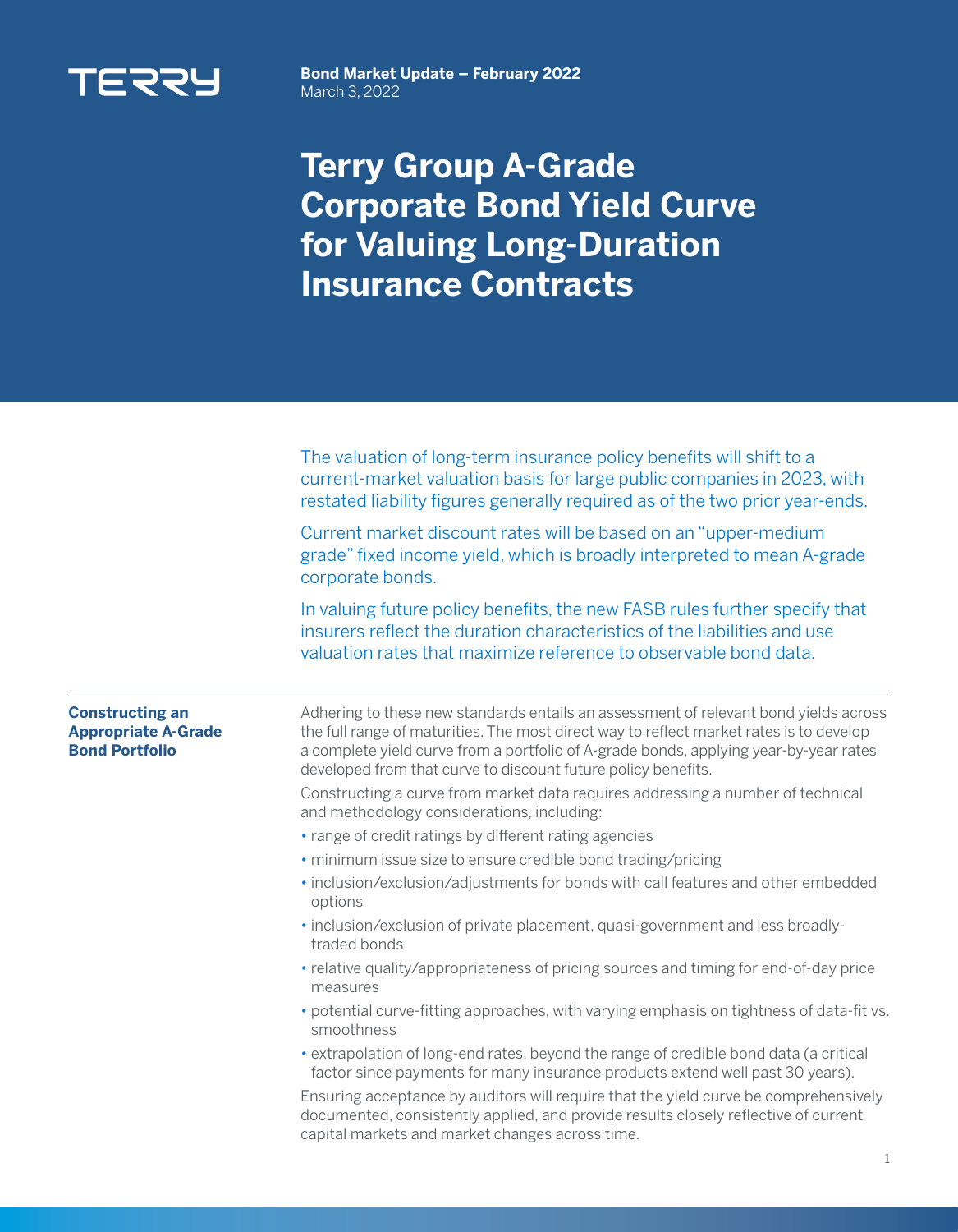

## **Bond Market Update**

Monitoring generally available market information such as bond index averages is necessary to ensure market consistency. Any variation in model vs. market results should be evaluated and rationalized.



Sources: Bloomberg Barclays Long A US Corp, US Treasury Long Indexes

Long corporate bond yields moved up about 40 basis points in 2021, then another 65 basis points over the first two months of this year. Meanwhile, the long Treasury yield has moved up only about 70 basis points over the same period, resulting in a significantly broader credit spread.

Even with the increases, recent yields continue near historic low levels and most analysts expect rates to remain low, at least in historic terms, going forward, given the maturation of the economy and the continuation of at least some elements of expansionary government monetary policy. Of course, long bond yields are also impacted by increased inflation expectations and the demand for capital funds, both of which have been heading upward with a strong economic recovery in the context of recent monetary supply growth.

| <b>Building and Applying</b><br>a Yield Curve | The following exhibits illustrate the results of an A-grade yield curve model developed<br>as of February 28, 2022.                                                                                                                                                                                                                                                                  |
|-----------------------------------------------|--------------------------------------------------------------------------------------------------------------------------------------------------------------------------------------------------------------------------------------------------------------------------------------------------------------------------------------------------------------------------------------|
|                                               | After filtering the A-grade bond universe for grading, optionality and other factors, the<br>portfolio consists of over 2,800 bonds. These are arrayed across maturity groups; a<br>curve is then fit to that array, with a goal of reflecting the mean/median yield for each<br>maturity group. Note that two technical adjustments are made in the course of fitting<br>the curve: |
|                                               | • The fitted curve is modified to the extent necessary to ensure a relatively smooth<br>pattern of yields, with these adjustments very closely controlled to ensure that the<br>overall curve maintains an accurate representation of mean/median yield levels.                                                                                                                      |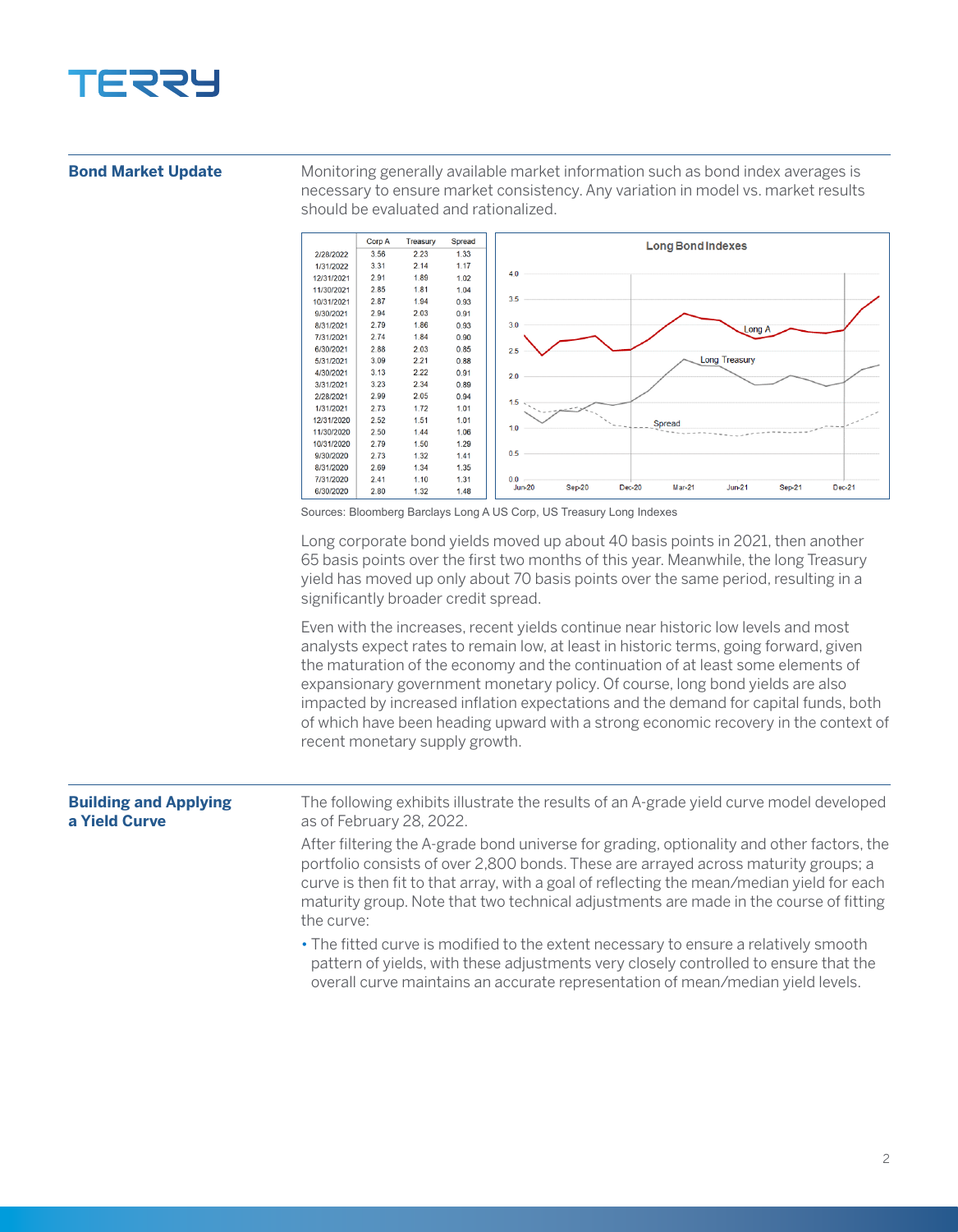

• The bonds are characterized, and maturity group averages determined, based on "adjusted" rather than nominal maturities. These adjustments are necessary since the fitted curve is based on a par bond assumption, while few bonds pay coupons at current market rates.\* Thus, the bonds are reflected in curve-building at maturity points that align each bond's actual duration with that of a par bond.



Bond data from Bloomberg

Once yields have been determined at each maturity point, spot rates can be derived (based on a methodology termed "bootstrapping"). These spot rates are then applied to a given set of projected benefit cash flows, and a present value determined. Often, a flat/single equivalent discount rate consistent with that present value is calculated and used to represent the valuation result.

<sup>\*</sup> This becomes an especially critical issue when market rates are far below typical historic levels, as they have been in recent periods. Longer-maturity bonds in our portfolio have an average coupon of about 4.5%. To the extent this average coupon exceeds current market yields, the calculated duration for these bonds will be below that for a par bond at the same maturity. Representing the typical long bond at a shorter maturity point where its actual duration is consistent with that of a par bond maintains the integrity of the yield curve (based on its par bond convention). For 10+ year bonds in the February portfolio, coupon rates exceed fitted curve yields by an average 0.9%, which leads to an average gap between nominal and adjusted maturities of 0.7 years.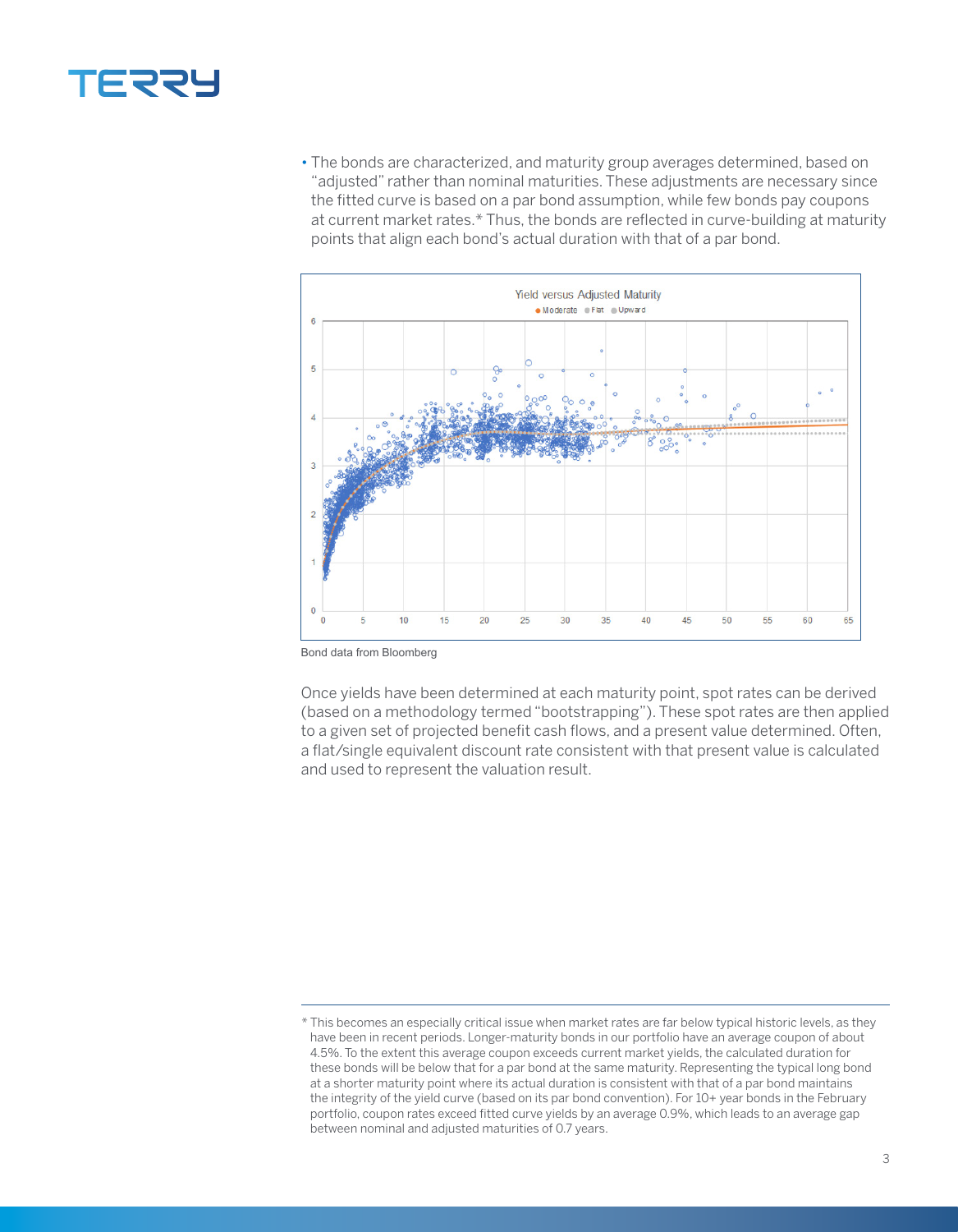

The example below reflects a very long duration cash flow (e.g., that for a deferred income annuity), along with the application of The Terry Group's moderate or baseline yield curve:



## **Variations in Discount Rate Outcomes**

Discount rate outcomes almost always vary based on the duration of a given set of benefit cash flows—since the yield curve is almost never totally flat. Another element of variation in outcomes results from the approach taken to extrapolate the curve beyond the maturity point at which the most credible data ends—generally considered to be at about 30 years. The extrapolation impact will of course vary based on the duration of a given cash flow, i.e., for durations of 15 or less there may be little impact.

The Terry Group's February portfolio includes roughly 100 bonds with maturities beyond 30 years, about 20 of which have maturities beyond 40 years. This information, though limited, enables a range of possible extrapolation approaches:

| Feb 28, 2022     | <b>Extrapolated Slope</b> |          |        |
|------------------|---------------------------|----------|--------|
| <b>Duration</b>  | Flat                      | Moderate | Upward |
| Short            | 3.34                      | 3.34     | 3.35   |
| Long             | 3.66                      | 3.67     | 3.67   |
| <b>Very Long</b> | 3.67                      | 3.73     | 3.75   |

Note: the three sets of cash flows have approximate durations 8, 16, and 18.

Discount rate results moved up roughly 25 basis points in February, in line with the increase in average corporate yields. However, the summarized discount rate outcomes indicate that the dispersion in results based on duration is considerable there is a range of about 40 basis points across our three sample cash flows. This variation in results is especially noteworthy in the current context of a relatively flat yield curve.